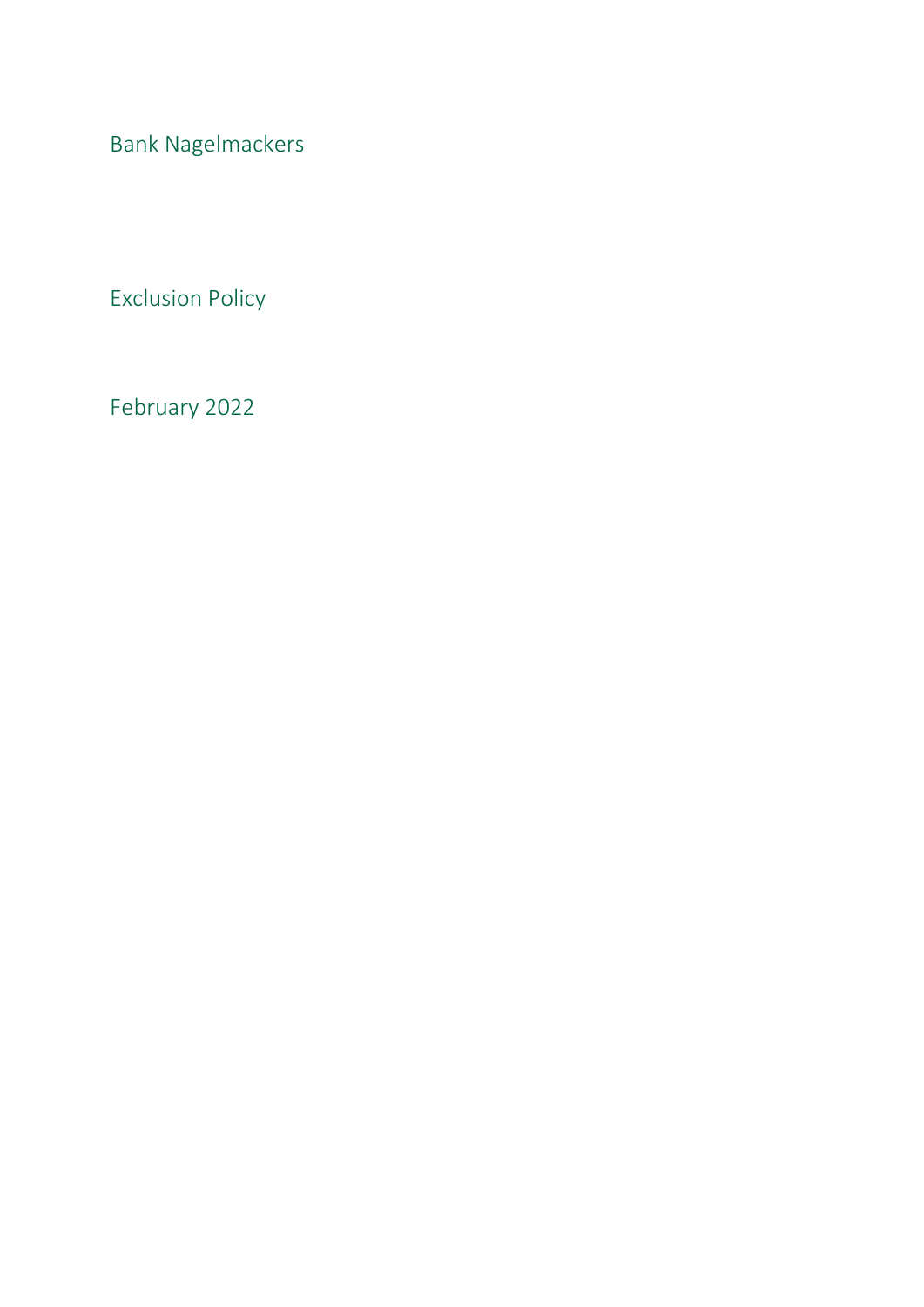# Contents

| 2.1. |  |
|------|--|
|      |  |
|      |  |
|      |  |
|      |  |
| 2.2. |  |
|      |  |
|      |  |
|      |  |
|      |  |
|      |  |
|      |  |
|      |  |
|      |  |
|      |  |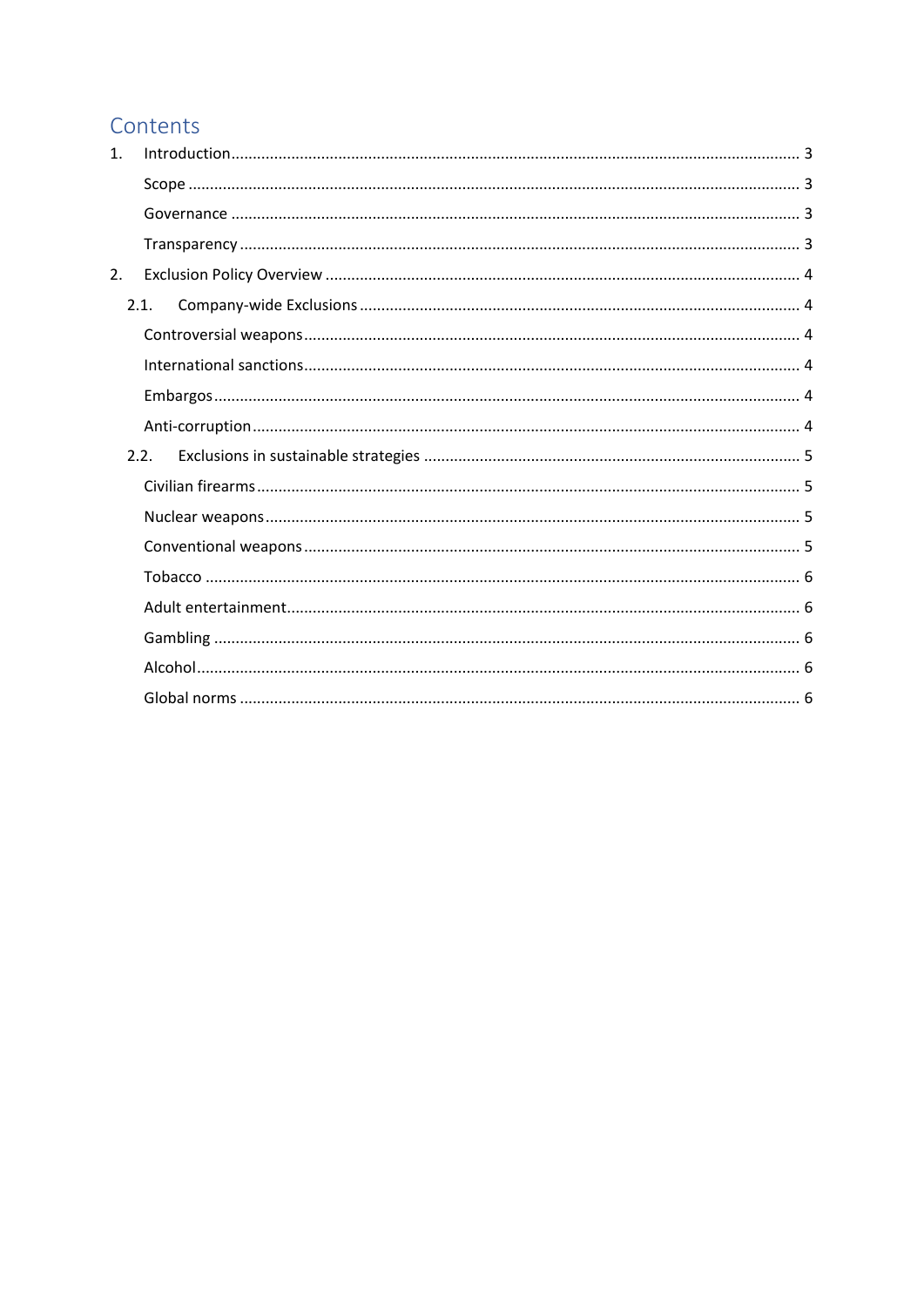# <span id="page-2-0"></span>1. Introduction

Bank Nagelmackers has taken important steps in integrating sustainability, starting with becoming a signatory of the UN Principles for Responsible Investment (UN PRI) since January 2019.

This Exclusion Policy defines a set of exclusions based on a company's involvement in a controversial activity or when it is not adhering to global norms, as well through international sanctions and embargos that may apply to certain nations or companies.

We distinguish two levels of exclusions:

- Company-wide exclusions that our applicable to mainstream strategies as well as sustainable strategies
- Additional exclusions that apply to sustainable strategies only

### <span id="page-2-1"></span>Scope

The exclusions apply to direct investments within funds or portfolios managed by Bank Nagelmackers and serve as a critical measure in the screening, analysis and selection of third party funds and ETFs. We engage with external asset managers to align ESG practices.

### <span id="page-2-2"></span>Governance

Bank Nagelmackers makes sure the exclusion rules are applied correctly in the different investment strategies. Exclusions are monitored through data received from third parties such as MSCI, as well as data sources from NGOs or media. The monitoring takes place by the Sustainability Committee, which is composed of members of the bank's Asset Management department and includes the Chief Risk Officer. The Sustainability Committee takes place monthly and is responsible for any changes to the Exclusion Policy and decides on any additions or deletions from the exclusion list.

## <span id="page-2-3"></span>**Transparency**

Each time Bank Nagelmackers updates the exclusion list according to its policy, the update will be published on the bank's website.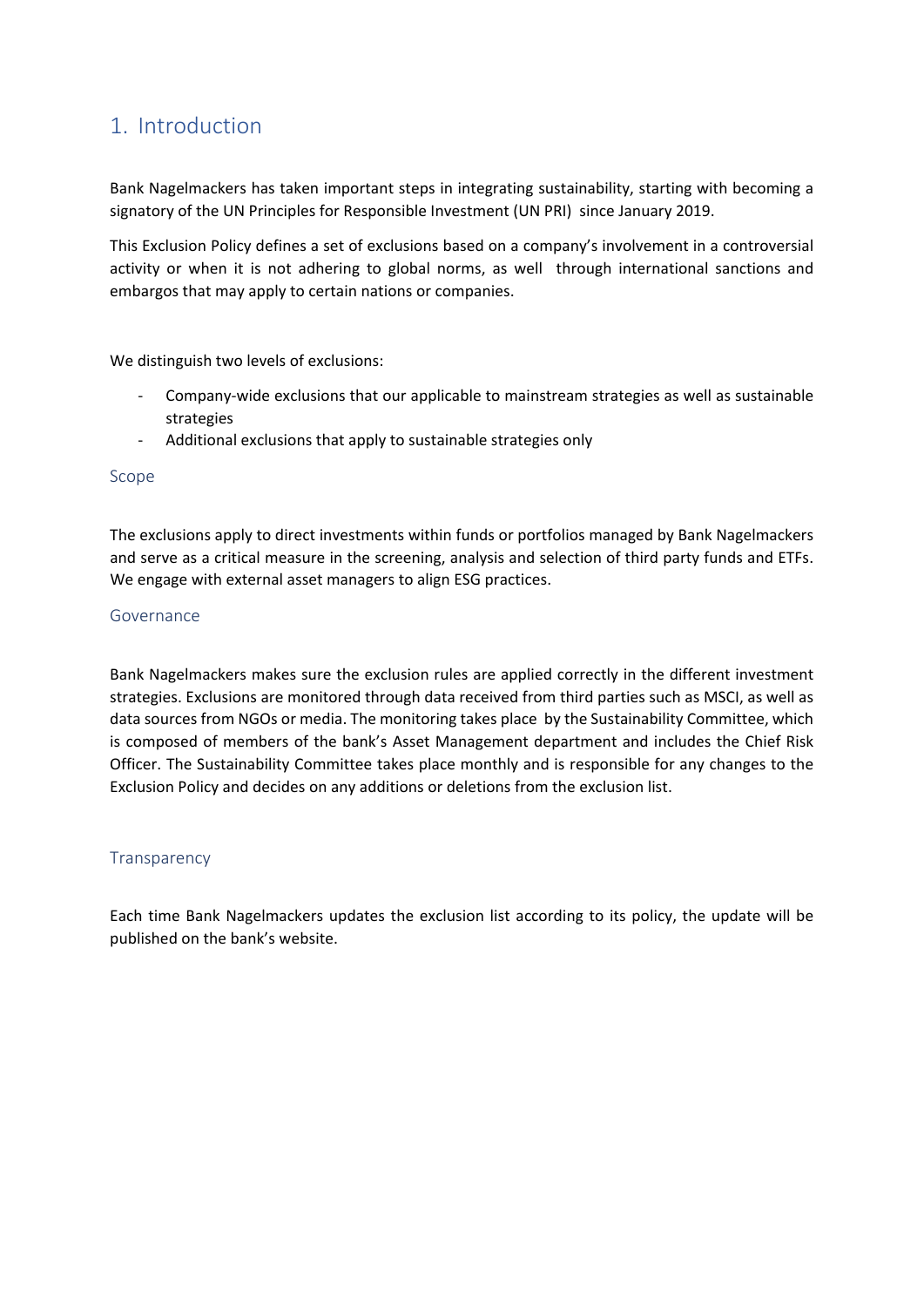## <span id="page-3-0"></span>2. Exclusion Policy Overview

Bank Nagelmackers uses different sources such as ESG research providers, media sources and NGOs to gain information of companies' involvement in controversial activities and compliance with the United Nations Global Compact principles.

## <span id="page-3-1"></span>2.1. Company-wide Exclusions

### <span id="page-3-2"></span>Controversial weapons

Controversial weapons consist of anti-personnel mines, biological and chemical weapons, cluster weapons and depleted uranium ammunition.

Companies involved in the production of controversial weapons or weapon parts (including cluster munitions, antipersonnel mines and depleted uranium) are excluded by virtue of Belgian legislation (Mahoux Act). A company is considered involved if the activity consists in manufacturing, using, repairing, putting up for sale, selling, distributing, importing or exporting, storing or transporting antipersonnel mines, submunitions and/or inert ammunition and armor with depleted uranium or any other industrial uranium within the meaning of the Act, and with a view to its dissemination.

All companies involved in the production of controversial weapons or weapon parts are excluded from investment.

All companies which are directly involved in nuclear weapons and derive more than 10% of their revenues from nuclear weapons, are excluded from investment.

## <span id="page-3-3"></span>International sanctions

Countries subject to sanctions of the United Nations, the United States or the European Community are excluded from investment.

### <span id="page-3-4"></span>Embargos

Entities subject to financial sanctions under the EU Consolidated Financial Sanctions List are excluded from investment.

### <span id="page-3-5"></span>Anti-corruption

Countries that are systematically corrupt, severely neglect basic social and political rights, or that are subject to UN Security Council sanctions are excluded from the investment universe. These countries include: Afghanistan, Burundi, Central African Republic, Congo DRC, Iran, Iraq, Libya, Mali, Myanmar, North Korea, Somalia, South Sudan, Sudan, Syria, Yemen, Zimbabwe.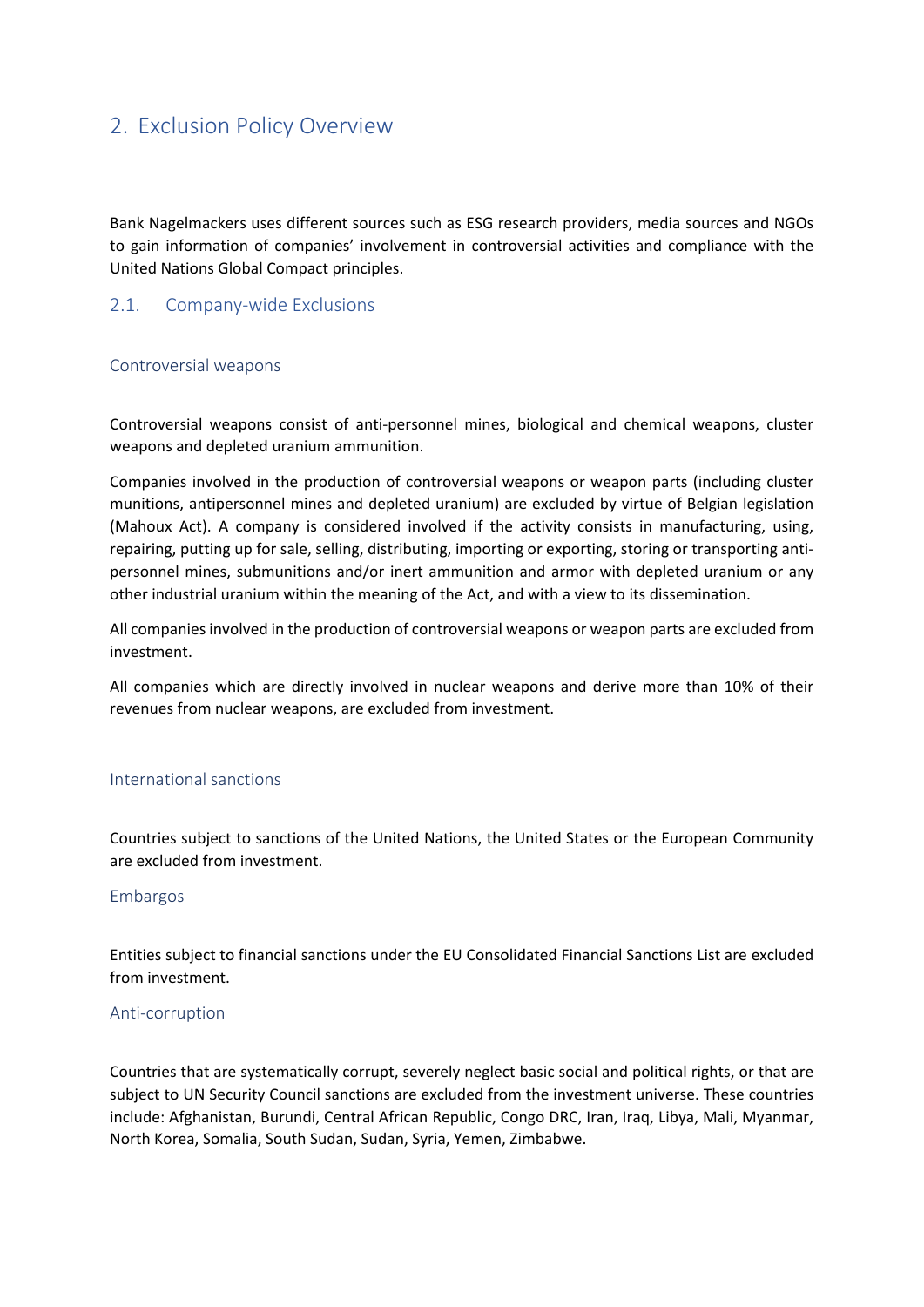## <span id="page-4-0"></span>2.2. Exclusions in sustainable strategies

In addition to the company-wide exclusions described in the previous section, sustainable strategies also apply exclusions related to the following controversial activities or global norms:

#### <span id="page-4-1"></span>Civilian firearms

All companies that are listed as 'Produced' of firearms and small arms ammunitions destinated for civilian markets are excluded from investment. These do not include companies that service the military, government or law enforcement.

All companies that derive 5% or more total revenue from the production and distribution (both wholesale or retail) of firearms and small arms ammunitions for civilian use, are excluded from investment.

#### <span id="page-4-2"></span>Nuclear weapons

The following companies are excluded from investment:

All companies that manufacture nuclear warheads and/or whole nuclear missiles.

All companies that manufacture components that were developed or are significantly modified for exclusive use in nuclear weapons (warheads and missiles).

All companies that manufacture or assemble delivery platforms that were developed or significantly modified for the exclusive delivery of nuclear weapons.

All companies that provide auxiliary services related to nuclear weapons.

All companies that manufacture components that were not developed or not significantly modified for exclusive use in nuclear weapons (warheads and missiles) but can be used in nuclear weapons.

All companies that manufacture or assemble delivery platforms that were not developed or not significantly modified for the exclusive delivery of nuclear weapons but have the capability to deliver nuclear weapons.

All companies that manufacture components for nuclear-exclusive delivery platforms.

#### <span id="page-4-3"></span>Conventional weapons

The following companies are excluded from investment:

All companies deriving 5% or more revenue from the production of conventional weapons and components.

All companies deriving 15% or more aggregate revenue from weapons systems, components, and support systems and services.